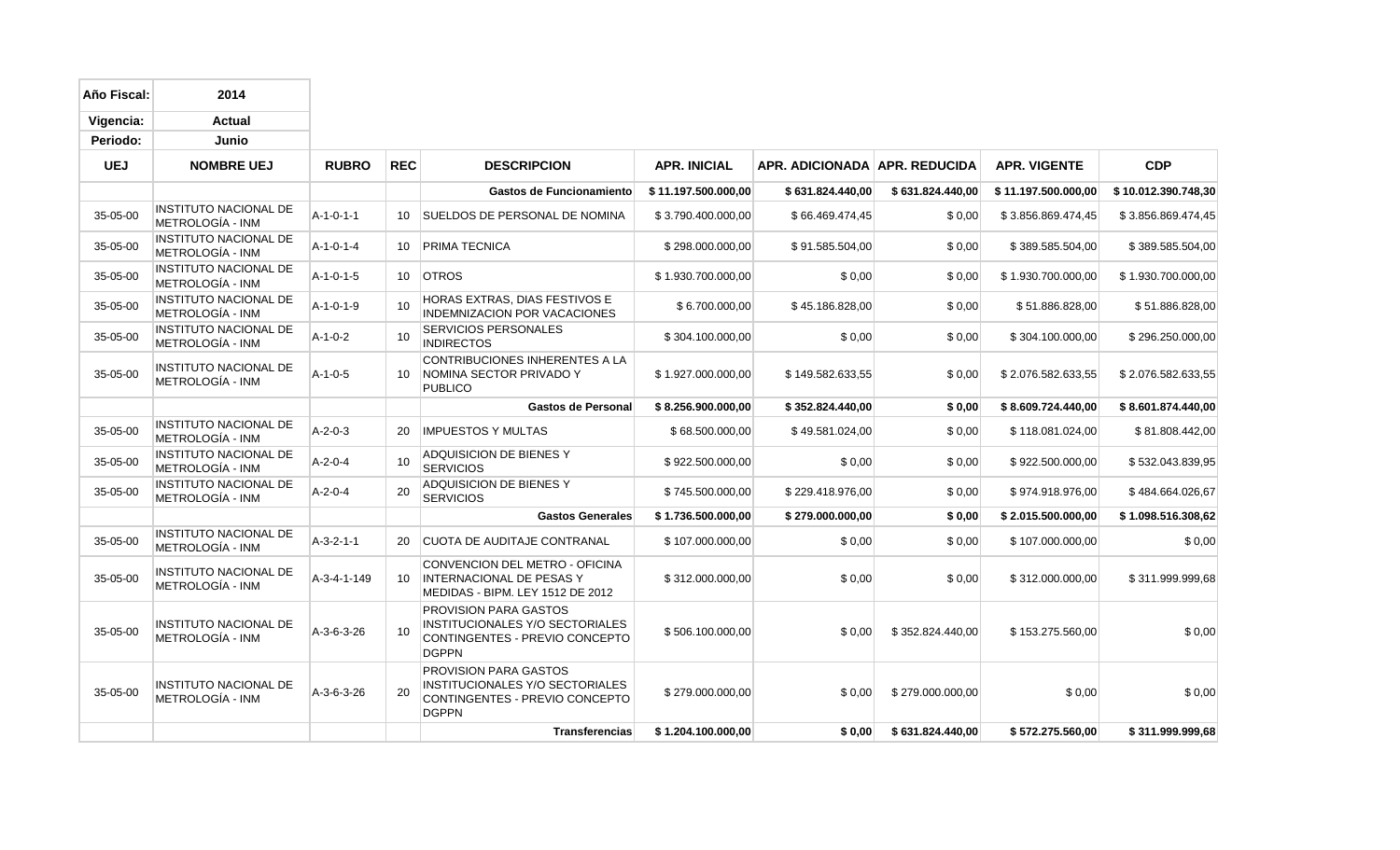|          |                                                  |               |    | <b>Total</b>                                                                                                                                                | \$21.197.500.000,00 | \$631.824.440,00 | \$631.824.440,00 | \$21.197.500.000,00 | \$18.638.190.989,30 |
|----------|--------------------------------------------------|---------------|----|-------------------------------------------------------------------------------------------------------------------------------------------------------------|---------------------|------------------|------------------|---------------------|---------------------|
|          |                                                  |               |    | Inversión                                                                                                                                                   | \$10.000.000.000,00 | \$0,00           | \$0,00           | \$10.000.000.000,00 | \$8.625.800.241,00  |
| 35-05-00 | <b>INSTITUTO NACIONAL DE</b><br>METROLOGÍA - INM | C-520-200-2   | 10 | FORTALECIMIENTO INVESTIGACIÓN Y<br>DESARROLLO EN METROLOGÍA<br><b>NACIONAL</b>                                                                              | \$400.000.000,00    | \$0,00           | \$0,00           | \$400.000.000,00    | \$89.101.373,00     |
| 35-05-00 | <b>INSTITUTO NACIONAL DE</b><br>METROLOGÍA - INM | C-520-200-1   | 10 | ADMINISTRACIÓN DEL SISTEMA<br>METROLOGICO A NIVEL NACIONAL                                                                                                  | \$500.000.000,00    | \$0,00           | \$0,00           | \$500.000.000,00    | \$363.105.154,00    |
| 35-05-00 | <b>INSTITUTO NACIONAL DE</b><br>METROLOGÍA - INM | C-223-200-1   | 10 | ADQUISICIÓN MODERNIZACION Y<br><b>MANTENIMIENTO DE LA</b><br><b>INFRAESTRUCTURA TECNOLOGICA</b><br>DEL INSTITUTO NACIONAL DE<br><b>METROLOGIA EN BOGOTA</b> | \$800.000.000,00    | \$0,00           | \$0,00           | \$800.000.000,00    | \$706.122.196,00    |
| 35-05-00 | <b>INSTITUTO NACIONAL DE</b><br>METROLOGÍA - INM | $C-112-200-3$ | 10 | ACTUALIZACIÓN DEL SISTEMA DE<br><b>CLIMATIZACION DE LOS</b><br>LABORATORIO DEL INSTITUTO<br>NACIONAL DE METROLOGÍA<br><b>NACIONAL</b>                       | \$900.000.000,00    | \$0,00           | \$0,00           | \$900.000.000,00    | \$900.000.000,00    |
| 35-05-00 | <b>INSTITUTO NACIONAL DE</b><br>METROLOGÍA - INM | C-112-200-2   | 10 | <b>FORTALECIMIENTO DE LA</b><br><b>METROLOGÍA QUÍMICA Y</b><br><b>BIOMEDICINA EN EL INSTITUTO</b><br>NACIONAL DE METROLOGÍA<br><b>NACIONAL</b>              | \$2.200.000.000,00  | \$0,00           | \$0,00           | \$2.200.000.000,00  | \$1.960.898.368,00  |
| 35-05-00 | <b>INSTITUTO NACIONAL DE</b><br>METROLOGÍA - INM | C-112-200-1   | 10 | FORTALECIMIENTO LA OFERTA DE<br>SERVICIOS EN LA SUBDIRECCIÓN DE<br>METROLOGÍA FÍSICA DEL INSTITUTO<br>NACIONAL DE METROLOGÍA<br><b>NACIONAL</b>             | \$2.200.000.000,00  | \$0,00           | \$0,00           | \$2.200.000.000,00  | \$1.606.573.150,00  |
| 35-05-00 | <b>INSTITUTO NACIONAL DE</b><br>METROLOGÍA - INM | C-111-200-1   | 10 | ADECUACIÓN MODERNIZACION Y<br>MANTENIMIENTO DE LA SEDE DEL<br>INSTITUTO NACIONAL DE<br>METROLOGIA EN BOGOTA                                                 | \$3.000.000.000,00  | \$0,00           | \$0,00           | \$3.000.000.000,00  | \$3.000.000.000,00  |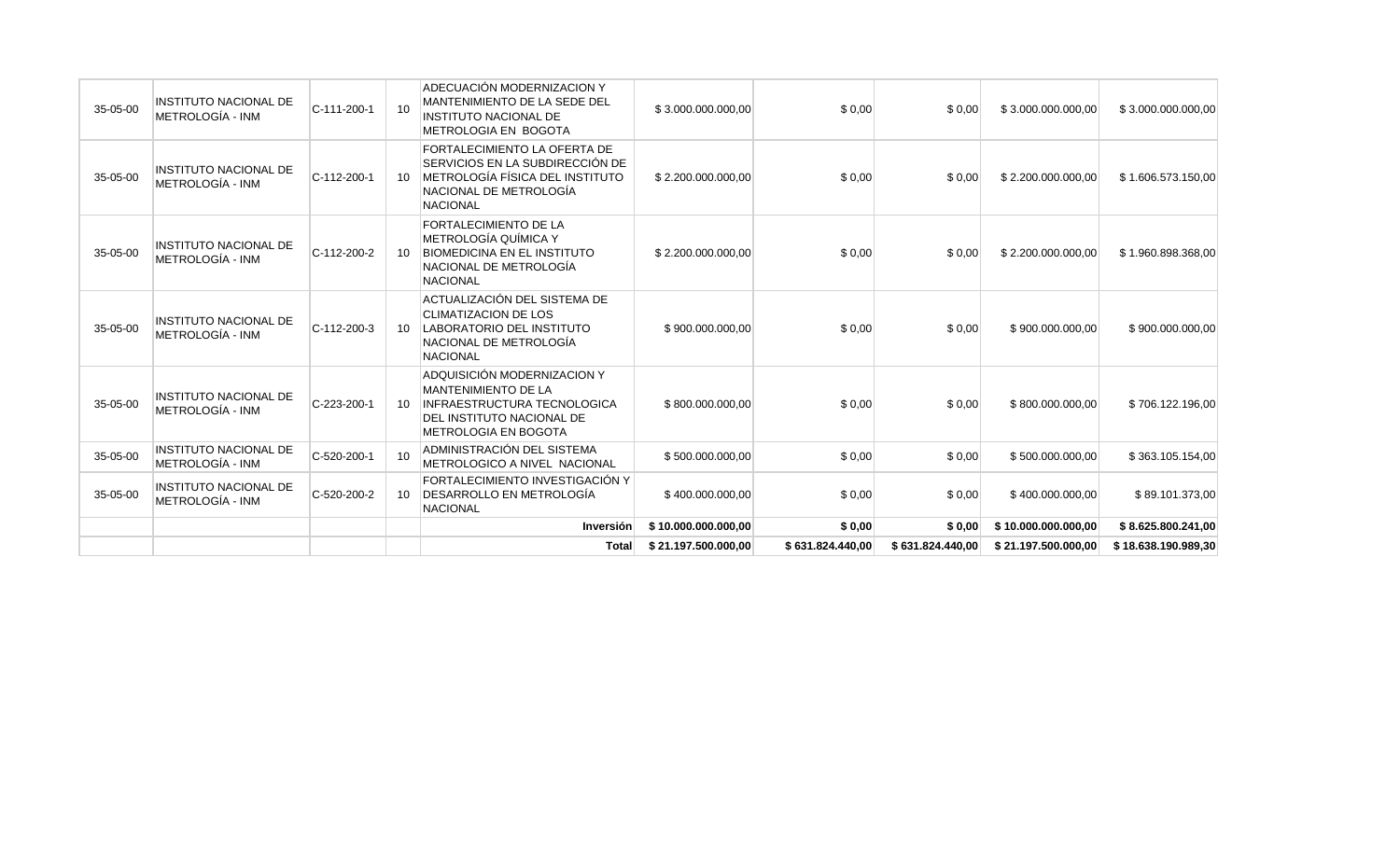| <b>COMPROMISO</b>  | <b>OBLIGACION</b>  | <b>PAGOS</b>       |
|--------------------|--------------------|--------------------|
| \$4.800.922.722,63 | \$4.224.939.939,10 | \$4.224.832.325,10 |
| \$1.838.236.760,00 | \$1.833.802.415,00 | \$1.833.802.415,00 |
| \$121.348.554,00   | \$121.348.554,00   | \$121.348.554,00   |
| \$477.974.073,00   | \$473.971.104,00   | \$473.971.104,00   |
| \$9.460.045,00     | \$9.460.045,00     | \$9.460.045,00     |
| \$285.250.000,00   | \$151.500.000,00   | \$151.500.000,00   |
| \$951.468.041,00   | \$951.468.041,00   | \$951.468.041,00   |
| \$3.683.737.473,00 | \$3.541.550.159,00 | \$3.541.550.159,00 |
| \$81.808.442,00    | \$81.663.352,00    | \$81.663.352,00    |
| \$524.316.019,95   | \$334.007.684,42   | \$334.007.684,42   |
| \$360.724.322,00   | \$117.382.278,00   | \$117.274.664,00   |
| \$966.848.783,95   | \$533.053.314,42   | \$532.945.700,42   |
| \$0,00             | \$0,00             | \$0,00             |
| \$150.336.465,68   | \$150.336.465,68   | \$150.336.465,68   |
| \$0,00             | \$0,00             | \$0,00             |
| \$0,00             | \$0,00             | \$0,00             |
| \$150.336.465,68   | \$150.336.465,68   | \$150.336.465,68   |

 $\overline{\phantom{a}}$